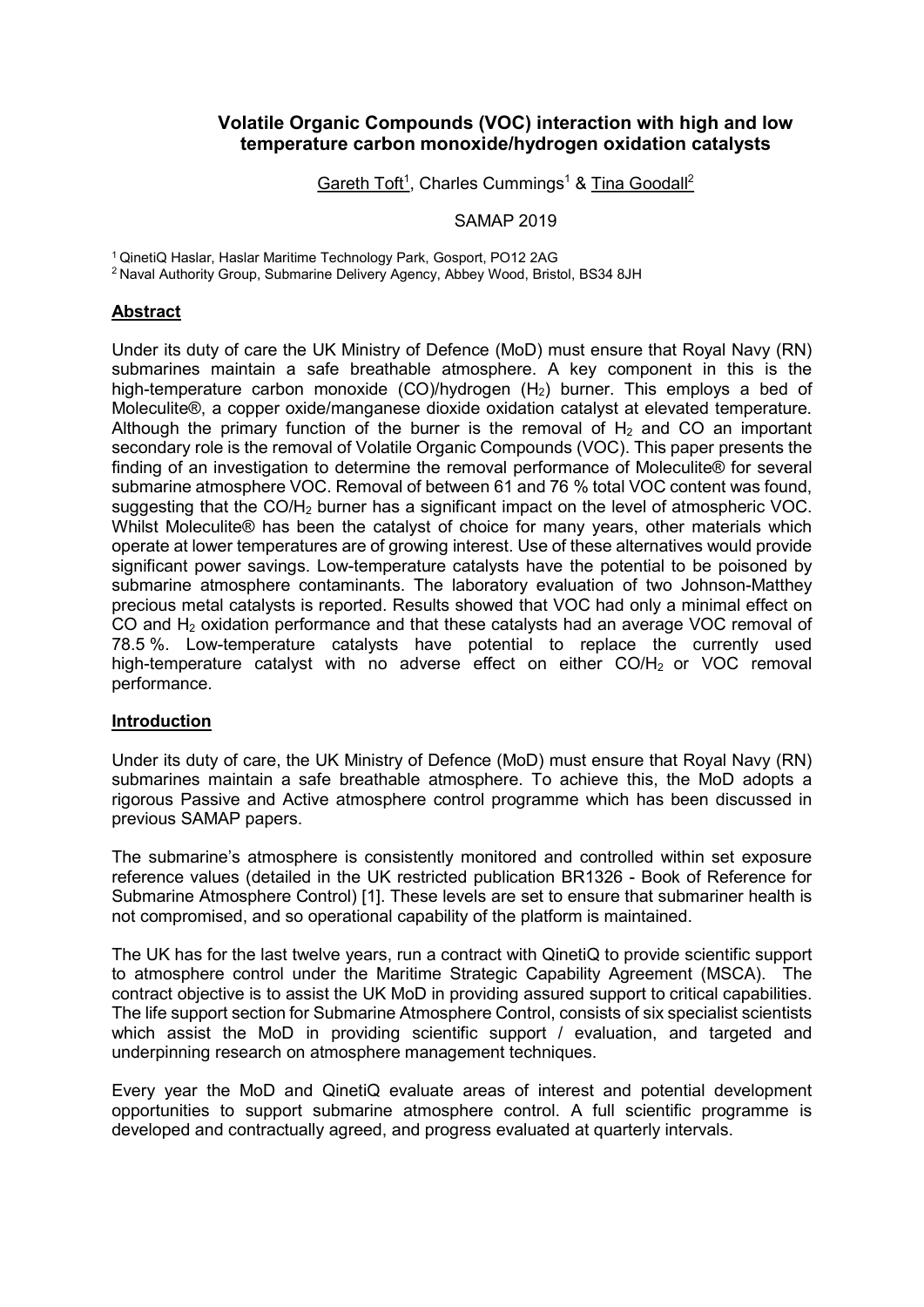The MoD tasked QinetiQ under this contract to evaluate the potential use of preidentified precious metal catalysts for low temperature carbon monoxide  $(CO)$  / hydrogen  $(H<sub>2</sub>)$  removal and subsequent Volatile Organic Contaminants (VOC) removal. This work is reported further in this paper

On RN submarine's, CO and  $H_2$  are removed by a high-temperature catalytic burner. The burner employs a bed of Molecular Products' Moleculite® , a copper oxide/manganese dioxide oxidation catalyst that operates at an elevated temperature.

While the primary function of the burner is the removal of CO and  $H_2$ , anecdotally, it has a number of secondary benefits that include the removal of VOC, microbiological contamination, and aerosols. Although there has been some work [2] to measure the contribution made by the burner to the removal of submarine VOC, it is still not fully quantified. Complete thermal oxidation of VOC would normally require temperatures in excess of 1000 °C. Catalytic oxidation can occur at far lower temperatures [3, 4, 5, 6, 7, 8, 9, 10, and 11], however this does not always result in complete VOC degradation. Partial breakdown products can be formed, which contribute to a submarine's VOC load and may be more hazardous to health. This paper details some of the work carried out to quantify VOC breakdown over the Moleculite® .

Moleculite® has been used for many years, however, there has been increasing interest in alternative low-temperature catalysts. The advantage of these catalysts would be a significant reduction in power consumption. Under contract to the MoD, QinetiQ has evaluated several potential alternative low-temperature catalysts for CO and  $H<sub>2</sub>$  removal. This work identified a dual-bed catalyst consisting of Johnson-Matthey's (JM) Q1 (palladium on iron oxide) and Q3 (platinum on titanium dioxide) that can oxidise CO and  $H_2$  at 100 °C.

One obstacle to the introduction of low-temperature catalysts is their potential poisoning by contaminants in the submarine atmosphere. QinetiQ has exposed the JM catalysts to a range of VOC in laboratory tests. Although it is impossible to completely replicate the complex VOC mix present on-board a submarine, this study exposed the catalysts to several different classes of contaminant, such as, alkanes, aldehydes, and alcohols.

### Experimental

### High-temperature Moleculite® tests

The laboratory test apparatus is shown in Figure 1. A compressor supplied diluent air which was then divided into a 'dry' flow and a 'wet' flow that had passed through a wash bottle. The required relative humidity (RH) of the challenge air was obtained by controlling the proportion of 'wet' and 'dry' air using flow controllers. The humidity of the challenge air was maintained at around 50 % RH measured at room temperature. The air flow was set to a gas hourly space velocity (GHSV) of 60000 h<sup>-1</sup> through the catalyst to match that of the high-temperature CO/H<sub>2</sub> burner.

The catalyst was fresh Moleculite<sup>®</sup> packed to a depth of 0.5 cm in a glass furnace tube. The tube furnace temperature was operated at 280 °C which is the standard operating temperature of the CO/H<sub>2</sub> Burner.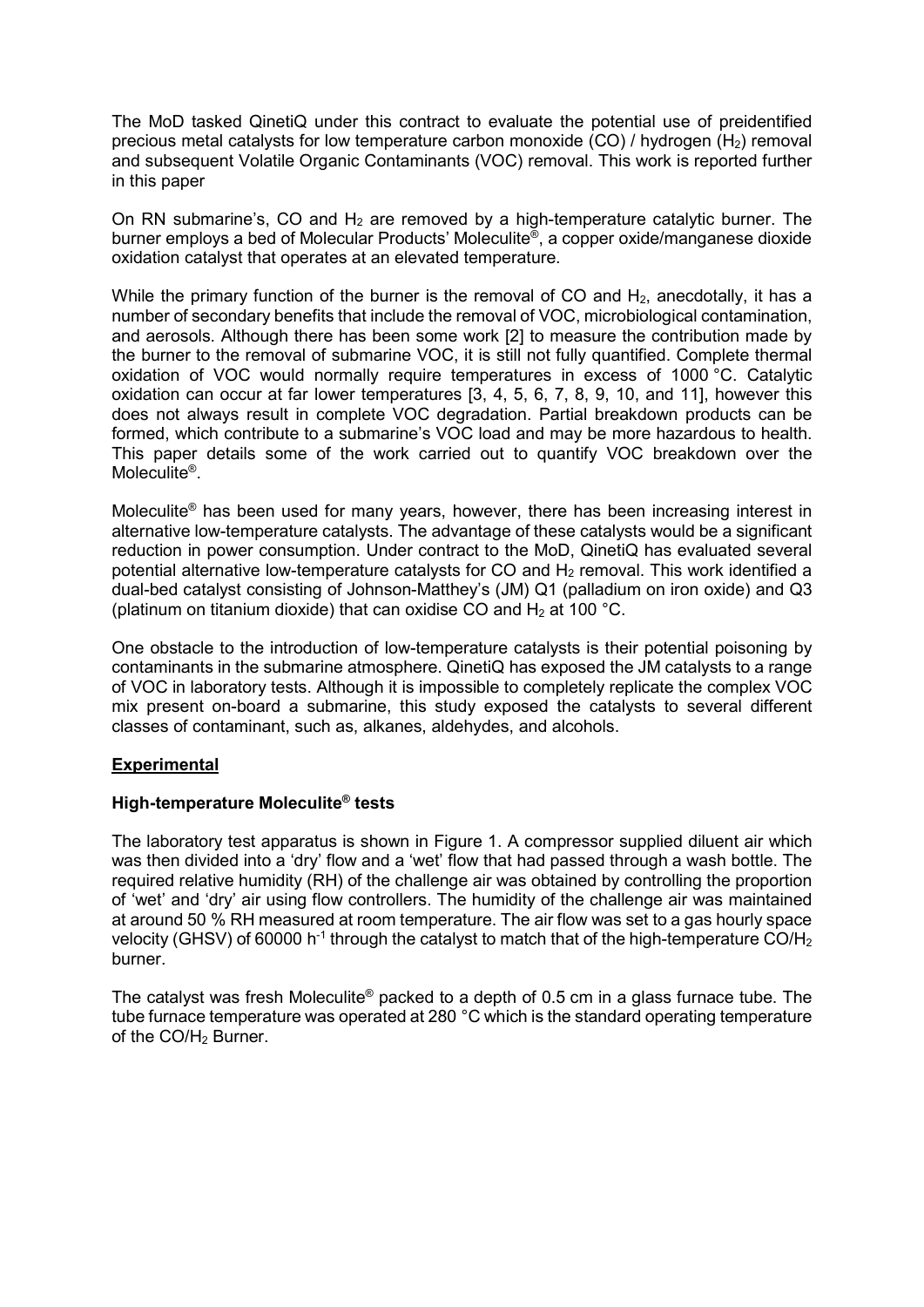

Figure 1: Schematic experimental arrangement for the high-temperature catalyst study

A test gas of 6 ppm CO concentration was produced in the challenge gas by blending a 4000 ppm standard with diluent air. CO was monitored by infrared using either a Thermo Environmental Instruments 48 °C analyser, or a Gasmet DX4040. Test  $H_2$  concentrations were produced by blending the pure gas with diluent air and measured using a micro-GC fitted with a molecular sieve column and thermal conductivity detector.

The test VOC were selected from the list of target contaminants in BR1326 [1]. VOC were produced using two Graseby standard generators, operated at different temperatures to account for the difference in volatility of target compounds. The first generator contained: 2-butanone, benzene and decane and operated at 33 °C, and the second contained: 1, 2, 3-trimethylbenzene, acetophenone and naphthalene and operated at 70 °C. Details of the dimensions of the diffusion devices and the test concentration are shown in Table 1.

|                        | <b>Diffusion tube capillary</b> |                         | <b>Diffusion</b>               |                        |  |
|------------------------|---------------------------------|-------------------------|--------------------------------|------------------------|--|
| <b>VOC</b>             | Length<br>(mm)                  | <b>Diameter</b><br>(mm) | chamber<br>temperature<br>(°C) | Concentration<br>(ppm) |  |
| 2-Butanone             | 75                              |                         | 33                             | 2.1                    |  |
| Benzene                | 75                              |                         | 33                             | 2.5                    |  |
| Decane                 | 15                              |                         | 33                             | 1.4                    |  |
| 1,2,3-Trimethylbenzene | 21                              | c                       | 70                             | 4.2                    |  |
| Acetophenone           | 75                              | 5                       | 70                             | 3.0                    |  |
| Naphthalene            | 75                              | 5                       | 70                             | 1.3                    |  |

Table 1: Standards generator conditions for the high-temperature Moleculite<sup>®</sup> tests

Inlet and outlet samples were collected using Tedlar gas bags. A 400ml aliquot of this gas was then sampled onto Carbograph 1-TD sorbent tubes (Markes International) and analysed using thermal desorption/gas chromatography/mass spectrometry (TD/GC/MS) - Markes International Unity/Ultra, Thermo Scientific Trace GC Ultra and DSQ II MS. The GC was fitted with a BPX5 capillary column (SGE, 50 m x 0.2 mm x 1.0 µm film thickness). Stock VOC solutions were produced gravimetrically in methanol (HPLC grade Fisher). Calibration standards were prepared by serial dilutions of these solutions. The analysis of Carbograph tubes spiked with 4 µl of liquid standard was used to produce VOC calibration graphs.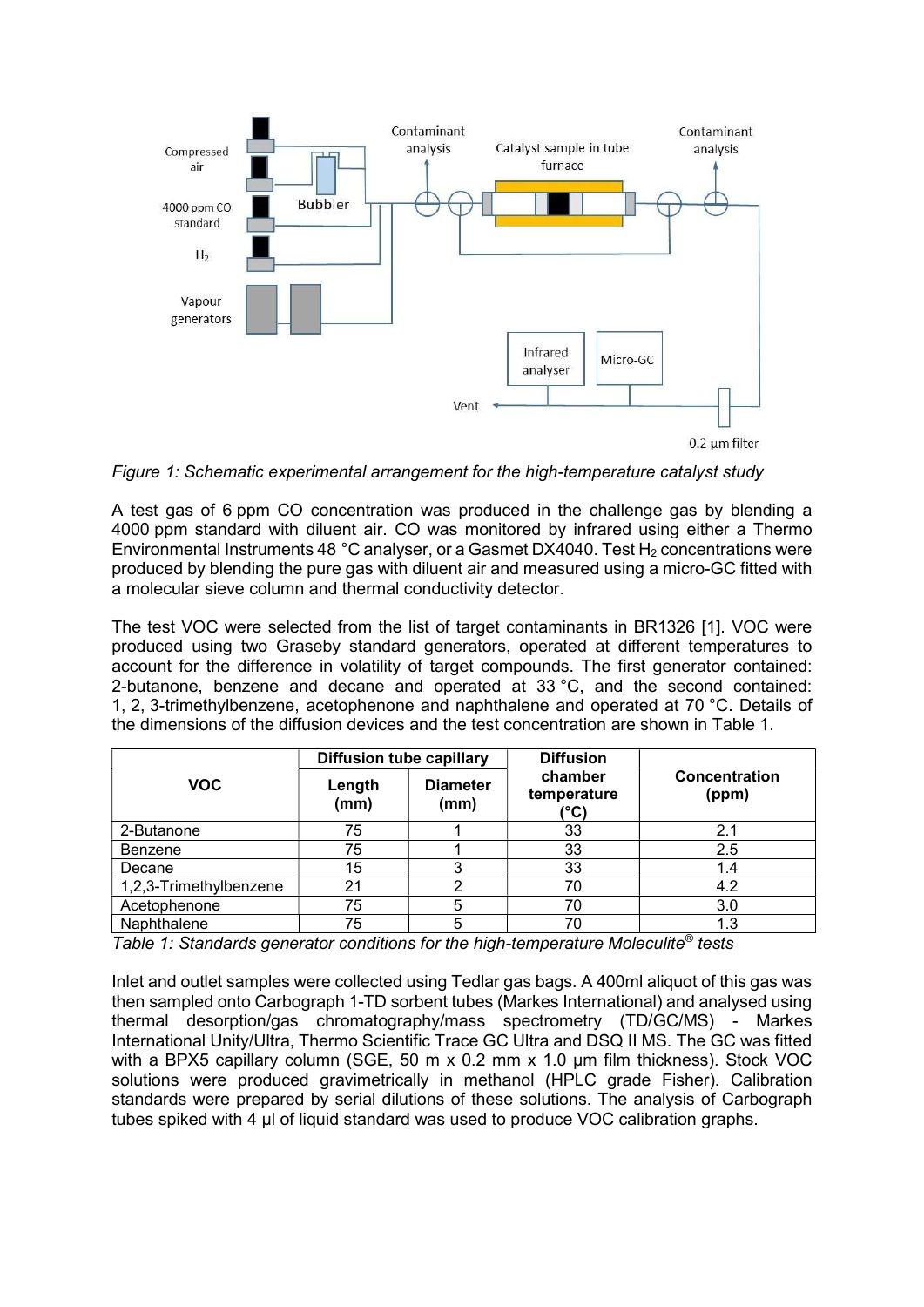Moleculite<sup>®</sup> was exposed to the CO, H<sub>2</sub> and the VOC mix for 6 h. As H<sub>2</sub> oxidation is highly exothermic, tests were repeated, using a fresh catalyst bed, for a challenge concentrations of 0.0, 0.5 and 2.0 % H2.

#### Low-temperature catalyst tests.

Figure 2 shows the modified experimental arrangement used for the low-temperature catalyst tests. Packed dual-beds of Q1 and Q3 catalyst (5 mm each) were held in place using glass beads in the 18mm diameter test cell. Heating tape was used to maintain the required temperature of the catalyst bed. The voltage across the heating tape was reduced during tests with  $H_2$  in the challenge gas to maintain the temperature constant at 100 °C.



Figure 2: Schematic experimental arrangement for the high-temperature catalyst study

Test VOC were again selected from the BR1326 [2] list of target contaminants. The intent was to expose the catalysts to the low concentration of VOC typically present in a submarine atmosphere rather than the higher submarine action limits. Vapour phase VOC were supplied by the Standards Generator and gases by an additional flow controller. A GHSV of 60000 h<sup>-1</sup> was used and the challenge gas contained 6 ppm CO and 0.5  $%$  H<sub>2</sub>.

VOC measurement, apart from methanol, ethanol and butanol, used the same sampling method as the high temperature catalyst work. A smaller 100 ml sample was transferred to the Carbograph TD1 tube for TD/GC/MS analysis. The other contaminants were measured using either Draeger gas detection tubes or the Gasmet DX4040 analyser.

Table 2 lists the contaminants, their measured concentrations, and the exposure times. A miscalculation of the required standard generator conditions resulted in a higher than planned concentration of butan-2-one. After the first aldehyde and ketones test, the butan-2-one diffusion vial was removed from the generator and oven temperature raised to increase the concentration of benzaldehyde and acetophenone.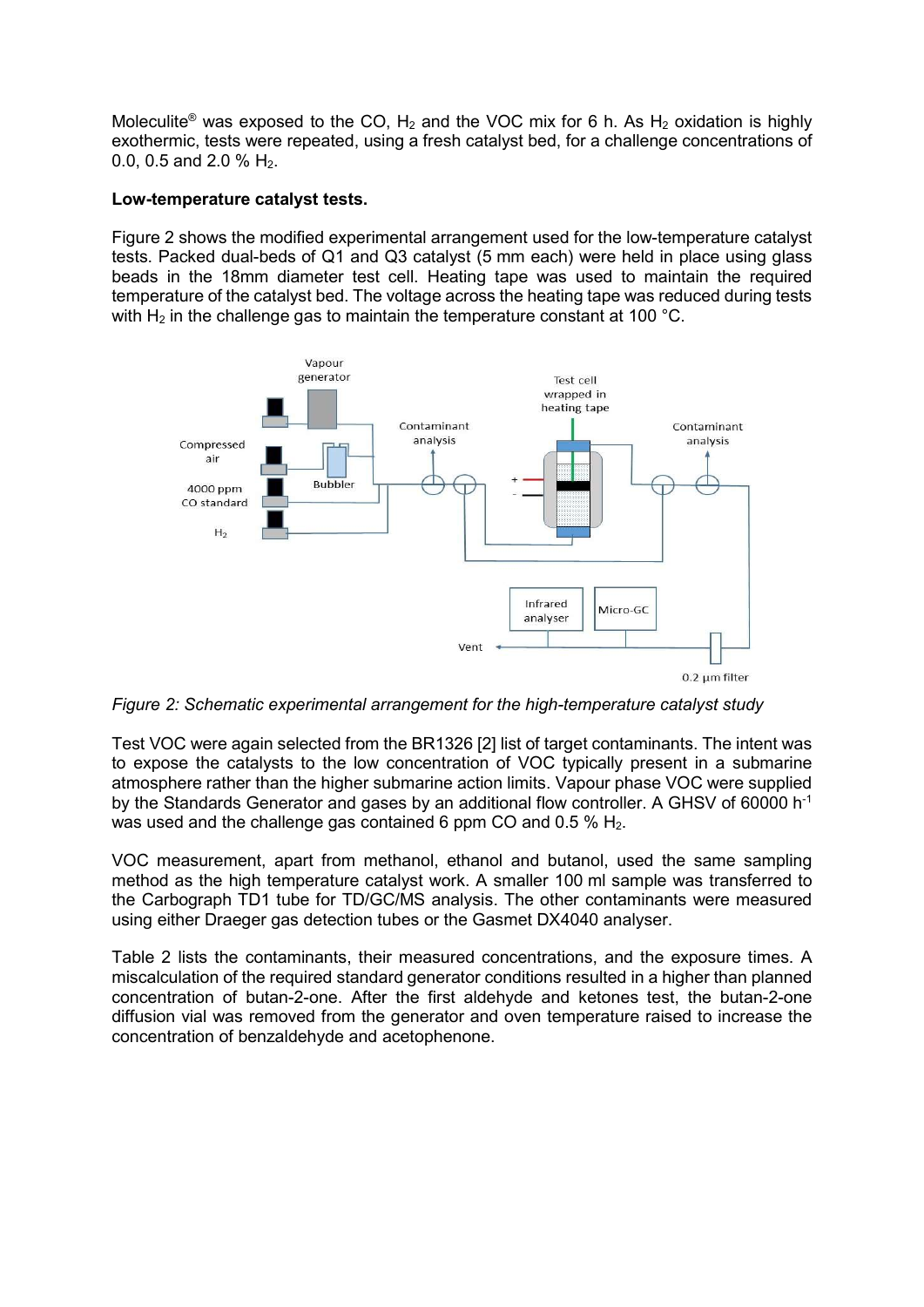|                                                                                                          | <b>VOC</b> | <b>Exposure duration</b><br>(h)         | Concentration<br>(ppm) |                            |  |
|----------------------------------------------------------------------------------------------------------|------------|-----------------------------------------|------------------------|----------------------------|--|
| Alcohols:<br>Methanol<br>Ethanol<br><b>Butanol</b>                                                       |            | 168                                     | 1.90<br>0.99<br>1.56   |                            |  |
| <b>Alkanes:</b><br>Decane<br>Nonane                                                                      |            | 168                                     | 0.36<br>0.82           |                            |  |
| <b>Aromatics:</b><br>Toluene<br>Ethyl-benzene<br>Para-xylene                                             |            | 168                                     | 2.25<br>0.55<br>0.78   |                            |  |
| Aldehyde and ketones:<br>Butan-2-one<br>Benzaldehyde<br>Acetophenone                                     |            | Low Temp.<br>33.2<br>96<br>0.43<br>0.14 |                        | High Temp.<br>0.65<br>0.39 |  |
| <b>Chlorinated:</b><br>1,1,1-Tricholorethane<br>1,1,1-Trichloroethylene<br>Tetrachloroethane             |            | 168                                     | 4.93<br>1.16<br>0.16   |                            |  |
| Siloxanes:<br>Hexamethylcyclotrisiloxane<br>Octamethylcyclotetrasiloxane<br>Decamethylcyclopentasiloxane |            | 168                                     | 0.25<br>0.11<br>0.07   |                            |  |
| Hydrogen sulfide                                                                                         | Test 1     | 21<br>7                                 | 0.05<br>1.80           |                            |  |
| Ammonia                                                                                                  | Test 2<br> | 14                                      | 3.10                   |                            |  |

Table 2: Experimental conditions for the low-temperature catalyst tests

# **Results**

# High temperature Moleculite® tests

The percentage removal of analytes was calculated using the equation below.

$$
Removal = \frac{[analyte]_{inlet} - [analyte]_{outlet}}{[analyte]_{inlet}} \times 100
$$

The average percentage removal of the six test VOC during the 6 h experiment are shown in Table 3.

| <b>VOC</b>             | <b>Inlet</b><br>concentration<br>(ppm) | <b>Outlet</b><br>concentration<br>(ppm) | Average<br>removal<br>(%) |
|------------------------|----------------------------------------|-----------------------------------------|---------------------------|
| 2-Butanone             | 1.148                                  | 0.023                                   | 98                        |
| <b>Benzene</b>         | 0.895                                  | 0.474                                   | 47                        |
| Decane                 | 0.251                                  | 0.073                                   | 71                        |
| 1,2,3-Trimethylbenzene | 0.081                                  | 0.015                                   | 82                        |
| Acetophenone           | 0.031                                  | 0.006                                   | 81                        |
| Naphthalene            | 0.012                                  | 0.003                                   | 75                        |
|                        | 76                                     |                                         |                           |

Table 3: High-temperature Moleculite® results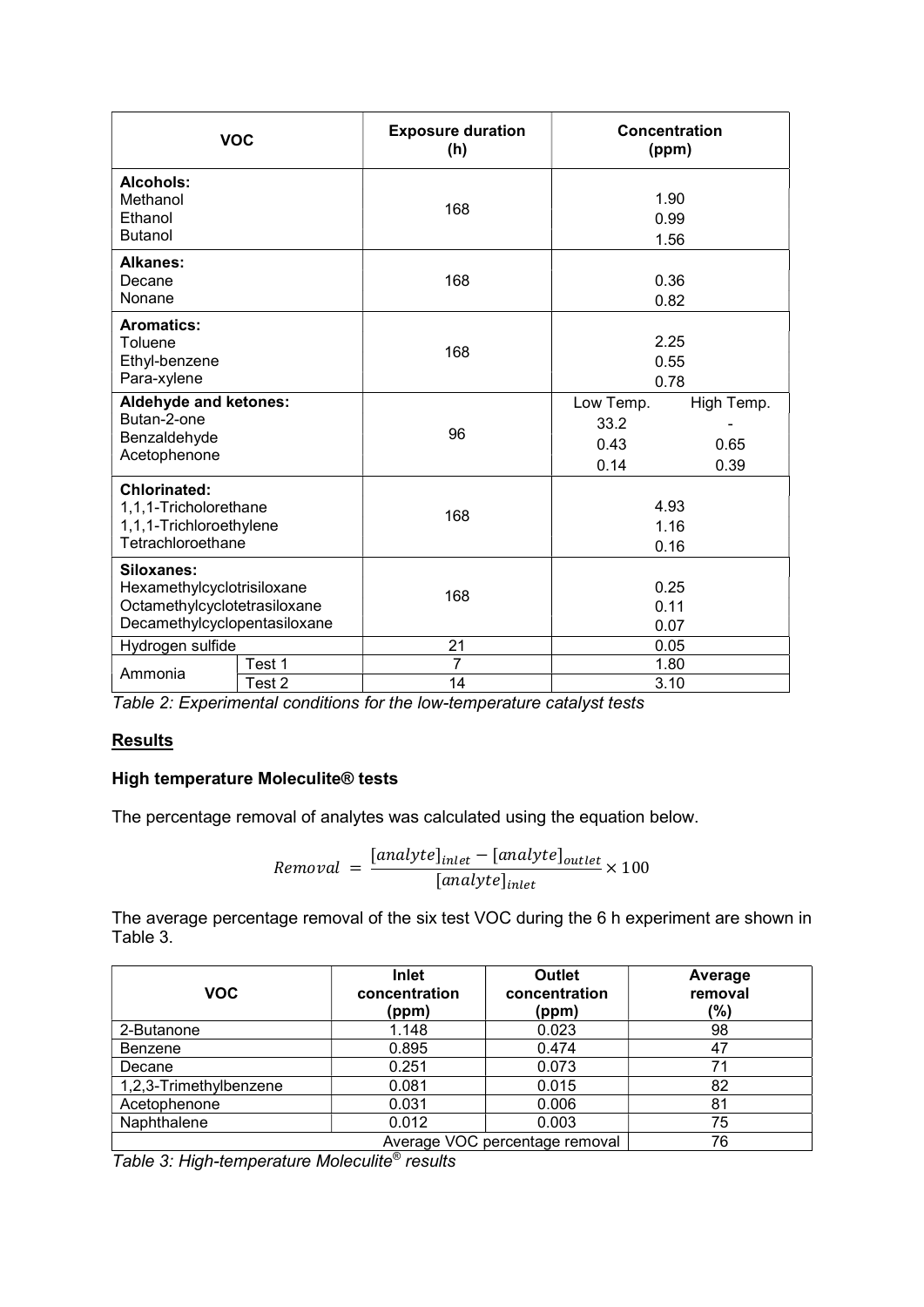The results in Table 3 show that the measured inlet VOC concentrations was less than that expected from the reduction in weight of the diffusion tubes (Table 1). This may indicate VOC adsorption within the test apparatus. The total VOC challenge concentration was about 2.4 ppm. Benzene had the lowest removal of 47 % probably due to the inherent stability of the aromatic ring structure.

The results of this study were in agreement with those of the sole submarine Minor Trial from 1984. During this trial the VOC removal efficiency of the high-temperature burner was 70 – 80 % [2].

Table 4 contains the results of experiments to determine the effect of  $H_2$  in the inlet air.

|                        | 0.0 % $H_2$            | $0.5 \% H_2$ | 1.8 % $H_2$ |  |
|------------------------|------------------------|--------------|-------------|--|
| <b>VOC</b>             | Average removal<br>(%) |              |             |  |
| 2-butanone             | 79                     | 80           | 76          |  |
| benzene                | 46                     | 26           | 25          |  |
| decane                 | 66                     | 65           | 55          |  |
| 1,2,3-trimethylbenzene |                        |              | 72          |  |
| acetophenone           | 72                     | 79           | 79          |  |
| naphthalene            | 68                     | 71           |             |  |
| Average VOC removal    | 67                     | 66           | 61          |  |

Table 4: Effect of H<sub>2</sub> concentration on VOC removal by Moleculite®

The results in Table 4 show that, apart from benzene,  $H_2$  had little effect on the removal of the VOC. It is unclear why the breakdown of benzene was so much less. The fresh catalyst bed in the 0.0 %  $H_2$  experiment had a lower VOC removal efficiency than that used for the earlier experiment (Table 3). It is possible that this was due to differences in the packing density of the catalyst bed.

In addition to measuring the reduction of target VOC, outlet samples were analysed for partial breakdown products. These results indicated that none of the target VOC were incompletely oxidised. Given the very low challenge concentration, it is possible that the concentration of partial breakdown products was below the limit of detection of the analytical procedure.

# Low-temperature catalyst tests

Table 5 shows the CO and  $H_2$  oxidation performance of the low-temperature dual catalysts prior to and after exposure to atmosphere contaminant compounds.

| <b>Contaminants</b>      |        | <b>Exposure</b><br>duration | Average removal<br>(%) |                |           |                |  |
|--------------------------|--------|-----------------------------|------------------------|----------------|-----------|----------------|--|
|                          |        | (h)                         |                        | Pre-exposure   |           | Post-exposure  |  |
|                          |        |                             | CO                     | H <sub>2</sub> | <b>CO</b> | H <sub>2</sub> |  |
| Alcohols                 |        | 168                         | 98.4                   | 100.0          | 100.0     | 100.0          |  |
| Alkanes                  |        | 168                         | 100.0                  | 100.0          | 100.0     | 100.0          |  |
| Aromatics                |        | 168                         | 100.0                  | 99.3           | 99.9      | 100.0          |  |
| Aldehydes and<br>ketones |        | 192                         | 99.4                   | 97.3           | 99.5      | 98.1           |  |
| Chlorinated              |        | 168                         | 100.0                  | 96.0           | 100.0     | 100.0          |  |
| Siloxanes                |        | 168                         | 98.3                   | 95.0           | 100.0     | 88.4           |  |
|                          |        |                             |                        |                | 100.0     | 100.0          |  |
| Hydrogen sulfide         | 14     | 99.3                        | 98.5                   | 100.0          | 100.0     |                |  |
|                          | 21     |                             |                        | 100.0          | 100.0     |                |  |
| Ammonia                  | Test 1 |                             | 100.0                  | 100.0          | 100.0     | $43.9*$        |  |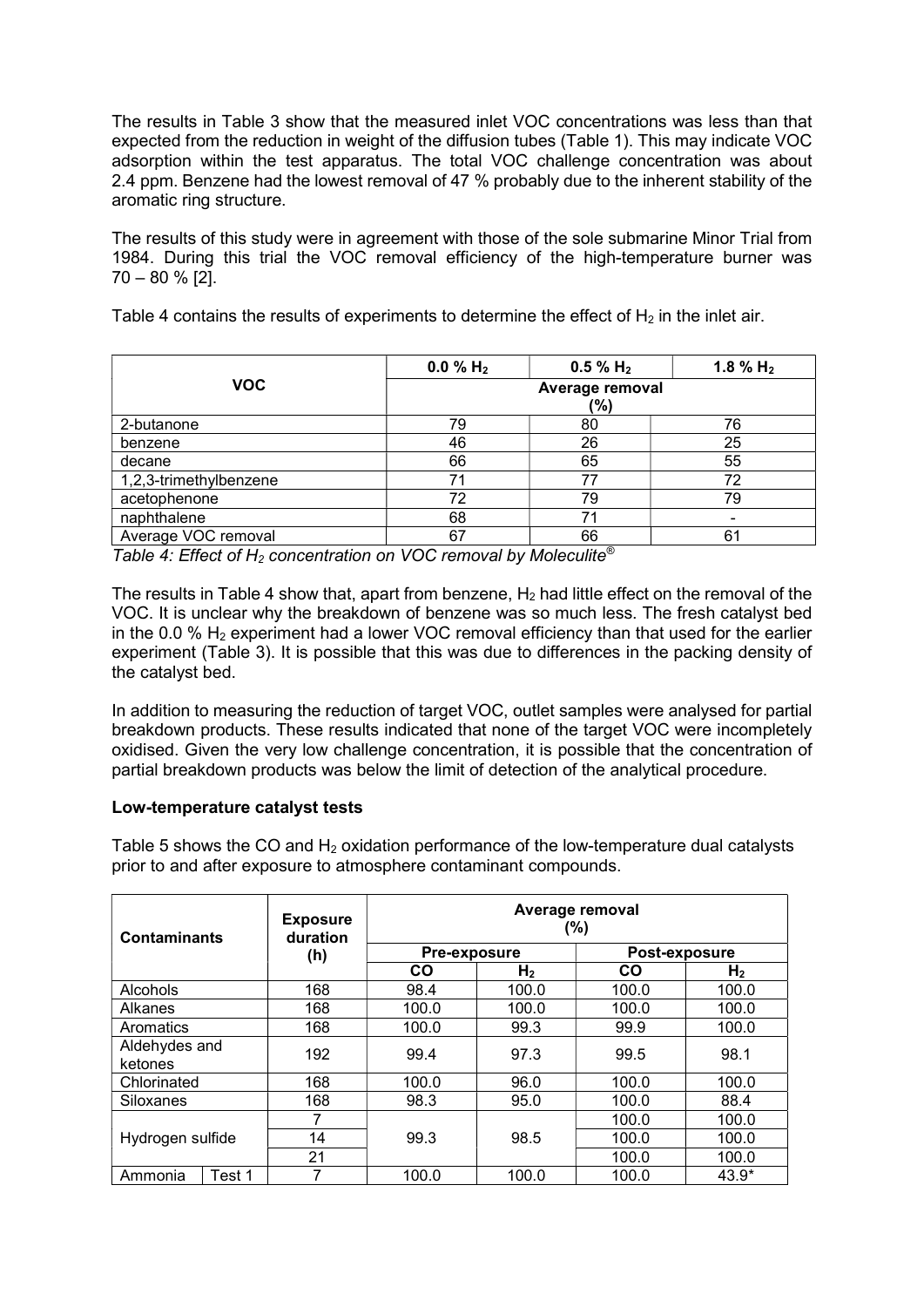| <b>Contaminants</b> |        | <b>Exposure</b><br>duration |       | Average removal<br>(%) |       |       |  |
|---------------------|--------|-----------------------------|-------|------------------------|-------|-------|--|
|                     | (h)    | <b>Pre-exposure</b>         |       | Post-exposure          |       |       |  |
|                     |        |                             | CO    | H <sub>2</sub>         | CO    | $H_2$ |  |
|                     | Test 2 | 14                          | 100.0 | 100.0                  | 100.0 | 100.0 |  |

\*Averaged result

Table 5: Effect of atmosphere contaminants on low-temperature CO and  $H_2$  oxidation

These results show that exposure of the catalysts to most contaminants did not adversely affect CO and  $H_2$  oxidation. The only exceptions to this were found during the ammonia and siloxanes exposure experiments.

In the first ammonia exposure experiment  $H_2$  oxidation initially dropped to 67.8 % then declined over time to 16.5 % (averaged oxidation 43.9 %). Heating the catalyst in contaminantfree air at 100 °C restored the  $H_2$  removal to 69.0 %. The second ammonia exposure experiment was conducted using fresh catalyst and this maintained 100 %  $H_2$  for 14 h. The catalysts used in these experiments came from the same batches and it is unclear why results were so variable.

After the siloxane experiments, a baseline performance test using fresh catalyst had degraded  $H<sub>2</sub>$  removal. This was attributed to residual siloxane within the test apparatus. After thorough cleaning of the apparatus,  $H_2$  removal using a second sample of fresh catalyst beds remained lower (67 %) than expected (100 %). An and extended purge of the catalyst at 100 °C with contaminant free air removed all remaining siloxane from the system and restored the  $H_2$ removal efficiency to 100 %.

| Contaminant                  |                             | <b>Outlet concentration</b> | Percentage removal |
|------------------------------|-----------------------------|-----------------------------|--------------------|
|                              |                             | (ppm)                       | (%)                |
| Methanol                     |                             | 0.00                        | 100.0              |
| Ethanol                      |                             | 0.00                        | 100.0              |
| <b>Butanol</b>               |                             | 0.00                        | 100.0              |
| Decane                       |                             | < 0.01                      | 97.2               |
| Nonane                       |                             | < 0.01                      | 98.8               |
| Toluene                      |                             | 0.24                        | 89.3               |
| Ethyl-benzene                |                             | 0.04                        | 92.7               |
| p-Xylene                     |                             | 0.12                        | 84.6               |
| Butan-2-one                  |                             | 0.40                        | 98.8               |
| Benzaldehyde                 |                             | < 0.01                      | 98.5*              |
| Acetophenone                 |                             | < 0.01                      | $97.4*$            |
| 1,1,1-Tricholorethane        |                             | 1.84                        | 62.7               |
| 1,1,1-Trichloroethylene      |                             | 0.03                        | 97.4               |
| Tetrachloroethane            |                             | < 0.01                      | 93.8               |
| Hexamethyltricyclosiloxane   |                             | 0.13                        | 48.0               |
| Octamethylcyclotetrasiloxane |                             | 0.08                        | 27.3               |
| Decamethylcyclopentasiloxane |                             | < 0.01                      | 85.7               |
| Hydrogen sulfide             |                             | 0.00                        | 100.0              |
| Ammonia                      | Test 2                      | 0.57                        | 81.6               |
|                              | Average contaminant removal |                             | 78.5               |

The percentage removal of the target atmosphere contaminants during the low-temperature catalyst experiments are shown in Table 6.

\* High temperature experiment

Table6: Test cell outlet concentration of contaminants and breakdown products

These results show >80% removal of most contaminants and an overall average removal of 78.5%. The exceptions were 1,1,1-tricholorethane, hexamethyltricyclosiloxane and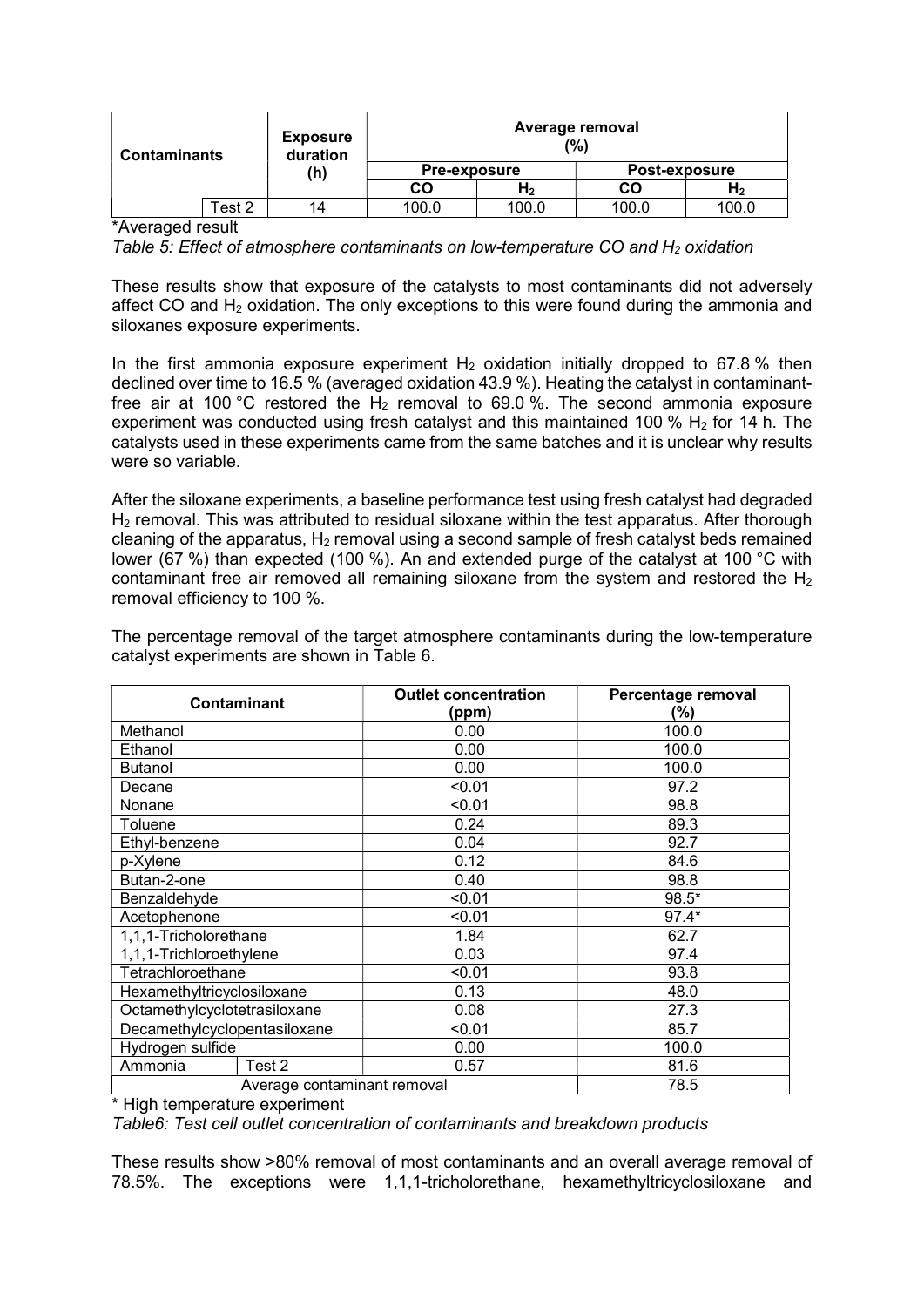octamethylcyclotetrasiloxane. Analysis of samples of the outlet air found no partial breakdown products.

During the second ammonia experiment the outlet air was monitored for oxides of nitrogen  $(NO<sub>x</sub>)$ . Table 7 shows the concentration of nitric oxide, nitrogen dioxide and nitrous oxide in catalyst inlet and outlet air.

|               | Ammonia<br>(ppm) | Nitric oxide<br>(ppm) | Nitrogen dioxide<br>(ppm) | <b>Nitrous oxide</b><br>(ppm) |
|---------------|------------------|-----------------------|---------------------------|-------------------------------|
| Inlet         | 3.08             | 0.23                  | 0.13                      | 0.36                          |
| <b>Dutlet</b> | 0.57             | ገ.00                  | 0.05                      | ).25                          |

Table 7: Ammonia and  $NO<sub>x</sub>$  concentrations during second ammonia test

These results shows that although the catalysts removed 81 % of the ammonia in the inlet air, there not a proportionate increase in the  $NO<sub>x</sub>$  concentrations of outlet air. Further work has been recommended using a more sensitive  $NO<sub>x</sub>$  chemiluminescent analyser to determine the fate of ammonia on these catalysts.

## **Conclusions**

The high-temperature catalyst Moleculite® oxidised most VOC. Laboratory experiments showed average total VOC removal of the six test compounds was  $61 - 76$  %. These finding indicate that the CO/H2 burner makes a significant contribution to controlling VOC in the atmosphere on RN submarines.

The low-temperature catalyst study showed that the CO and  $H_2$  removal performance of a dual-bed of JM Q1 and Q3 catalysts was unaffected by the majority of submarine atmosphere contaminants. This system could potentially form the basis of a future low-temperature  $CO/H<sub>2</sub>$ burner. The catalysts had an average contaminant removal of 78.5 % suggesting that this important secondary function would not be lost in a low-temperature precious metal burner.

### **References**

- 1. Naval Authority Group/Submarine, Regulation for atmosphere control in submarines, Ministry of Defence, BR1326 Ed 7, March 2016. Restricted Document
- 2. Pratt P.H. and Dowding C.D., Evaluation of the secondary role of the high temperature  $CO/H<sub>2</sub>$  burner in maintaining an acceptable atmosphere in nuclear submarines, Admiralty Research Establishment, ARE Holton Heath, ARE HH TM 84109, 1984.
- 3. Hermia J. and Vigneron S., Catalytic incineration for odour abatement and VOC destruction, Catalysis Today, 17, 349-358, 1993.
- 4. Tichenor, B.A. and Palazzolo, M.A., Destruction of volatile organic compounds via catalytic incineration, Environ. Prog., 6, 172-176, 1987.
- 5. Harling A.M., Glover D.J., Whitehead J.C. and Zhang K., The role of ozone in the plasma-catalytic destruction of environmental pollutants, Applied Catalysis B: Environmental, 90, 157–161, 2009.
- 6. Cordi E.M., O'Neill P.J. and Falconer, J.L., Transient oxidation of volatile organic compounds on  $\alpha$ -CuO/Al<sub>2</sub>O<sub>3</sub> catalyst, Appl. Catal. B Environ., 14, 23-36, 1997.
- 7. Lahousse C., Bernier A., Grange P., Delmon B., Papaefthimiou P. and Ioannides T., Evaluation of gamma-MnO<sub>2</sub> as a VOC removal catalyst: Comparison with a noble metal catalyst, J. Catal., 178, 214-225, 1998.